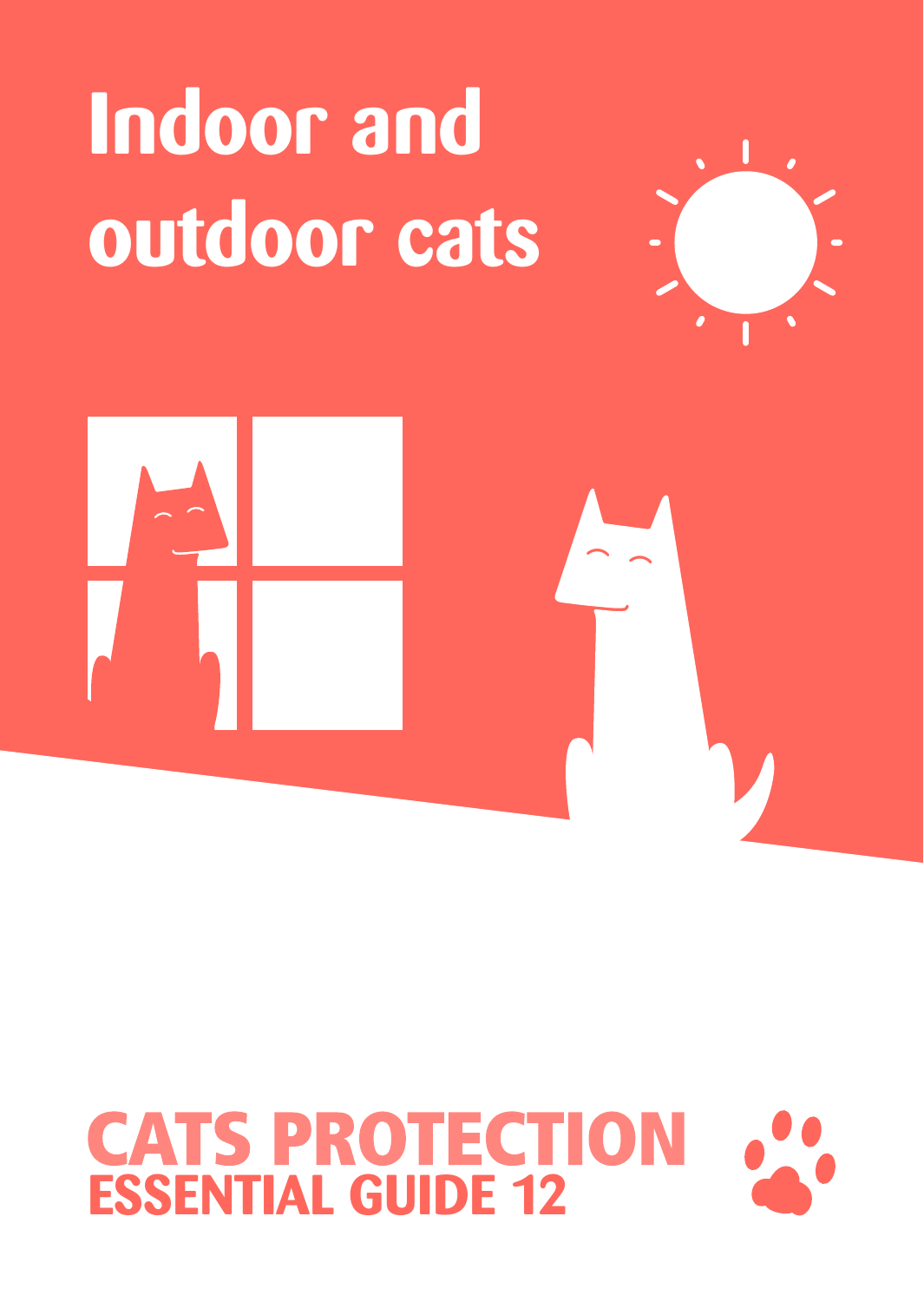Just like people, cats are all individuals. Some cats love going outside, some barely put a paw through the cat flap and others can't go out at all, so wherever your cat spends their time, make sure they're safe and happy. This guide will help you consider what is best for your feline companion and suggest ways to ensure they enjoy a good quality of life in their home environment. Please see Cats Protection's *Essential Guide: Feral cats* for more guidance on feral cats.

Regardless of whether your cat lives indoors only or has access to outdoors too, Cats Protection recommends that your cat is microchipped, neutered, vaccinated and provided with flea and worming treatment. You can speak to your vet for more information and guidance about your specific cat's needs.

## **The great outdoors**

Ideally all cats would be allowed access to outdoors to express their natural behaviour and in the UK, the majority of people let their cats go outside. However, in built-up areas, there can be a large number of cats, each with a dwindling territory size and many people are choosing to keep their cats inside. In addition, it is recommended that some cats are kept indoors for their own benefit. Cats have a natural tendency to explore so allowing them access to the outside world gives them mental stimulation and reduces stress. If they are kept solely indoors, some additional considerations for their home are recommended.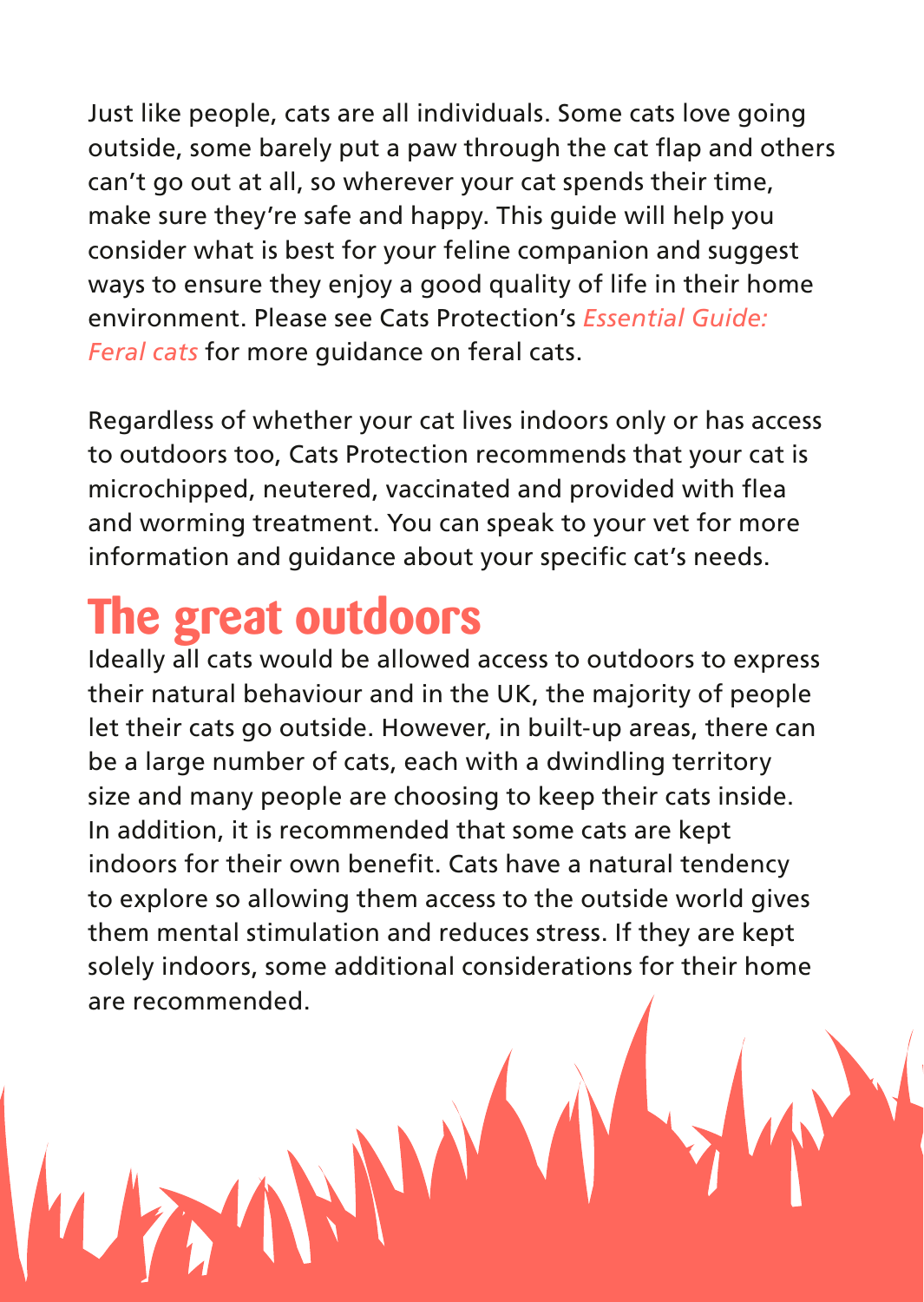#### **Outdoor benefits**

**Bigger territory** – allowing your cat outdoor access not only increases the space available to them, but also the variety of environment

**Natural behaviour** – cats with outdoor access are able to express their natural behaviour and can do so in a setting that is more 'acceptable' to the owner. For example, scratching and spraying are normal behaviours for cats and these traits often go unnoticed by owners of cats that have outdoor access.

**Rodent control** – cats can help to keep unwanted rodents at bay as well as express important natural cat behaviour. The hunting sequence of stalking and catching prey actually releases endorphins or 'happy hormones' in the cat's brain. Hunting behaviour is not influenced by hunger – many cats with ample food will still want to hunt

**An interesting environment** – the outdoor environment is a complex mix of different smells, sights, sounds, tastes and textures that is constantly changing. It is particularly stimulating and interesting for the cat's extraordinary senses and provides them with an important mental workout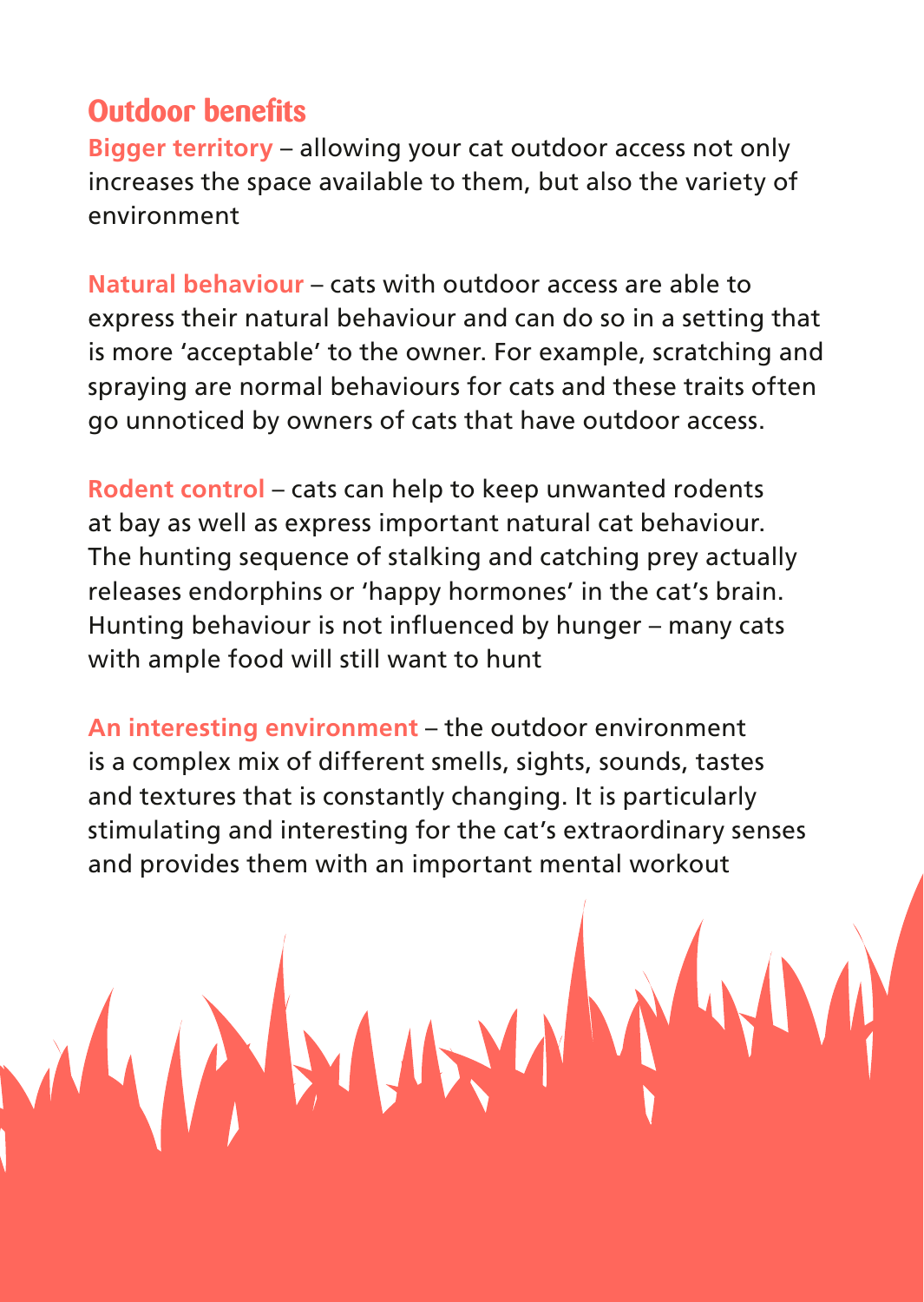**Exercise** – cats with outdoor access are able to exercise more readily, either through hunting, climbing trees and fences or simply by having the extra space to utilise. Cats have great agility and engaging in a variety of different types of exercise helps to keep their muscles toned. Active cats are much less likely to become obese and suffer from associated health problems

**Enables escape from the household if necessary** – there are occasions when cats need personal space and the ability to escape from anything that they perceive as stressful, or a threat. This could include a conflict with other cats or other pets in the household, building work in the home, or unfamiliar visitors in the house. Unrestricted access to outdoors, such as via a cat flap, provides an escape route. Microchip or magnetic cat flaps can help to provide your cat with security so that neighbouring cats do not enter your house

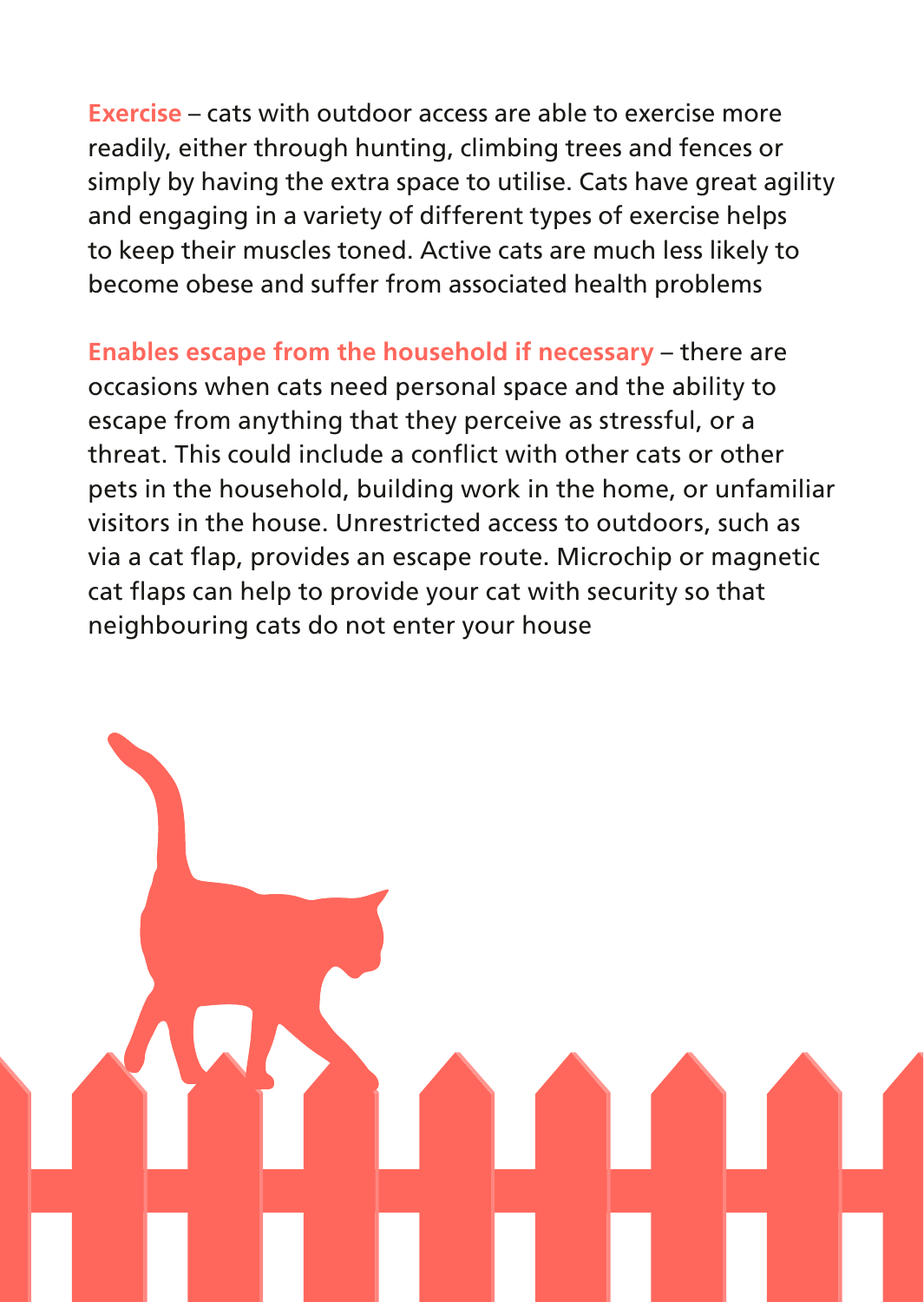#### **Outdoor risks**

**Injuries** – many cats are injured or killed on the road each year. Often these cats are young – under a year old – and some studies show that more road traffic injuries happen at night. It is not just busy roads that can cause cats to be injured or killed, but also quiet country roads that only have a few cars passing through which can catch a cat off guard. It is thought cats may cope better with consistently busy roads than those that are only used at rush hour

Cats can also become injured through contact with other cats, dogs and humans. Fighting can be reduced by neutering, but cat fights may still occur, often when a new cat moves into the area. Many cats sharing territories learn to 'time share' so that one will use the area in the morning and another in the afternoon

**Disease** – cats can contract infectious diseases through contact and fighting with other cats, as well as from the outdoor environment. Vaccination can protect your cat against many of these diseases

**Parasites** – cats can pick up parasites such as fleas, ticks and a variety of internal worms. Speak to your vet to find out how to prevent and treat parasites. Bear in mind indoor cats can also be susceptible if not treated regularly

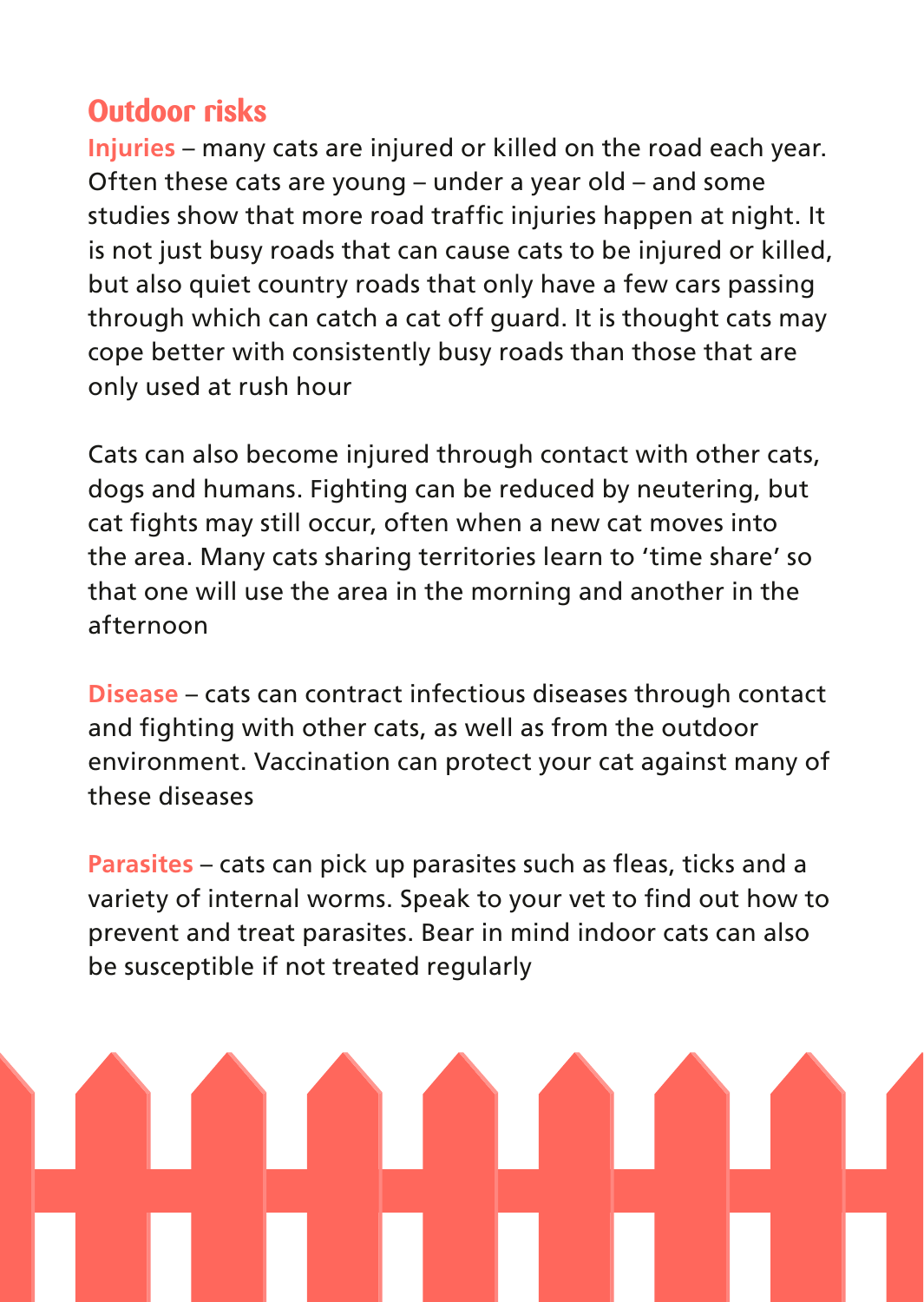**Loss** – cats can go missing for a variety of reasons, such as becoming lost, or trapped in a garden shed or garage, or sometimes having moved in with someone else. Cats are sometimes fed by people mistaking them for strays, or are handed in to animal charities. Microchipping your cat is important and helps to reunite you with your cat in the event that they ever goes missing. Speak to your vet for more information if your cat is not microchipped already. Before you let your cat outside for the first time, make sure they have fully adapted to their new home, regardless of whether they are new to you or you have recently moved house

**Outdoor poisons** – if you suspect your cat may have ingested poison, seek veterinary advice urgently – don't wait for signs of ill health as delays of even an hour can cost lives. Common poisons that cats can come into contact with include slug pellets, garden chemicals, anti-freeze and rodent control poisons, including eating poisoned prey. Outdoor chemicals should be stored out of reach. There are a number of garden plants that can be harmful or toxic to cats. Bear in mind there are also indoor chemicals and plants which can pose a risk

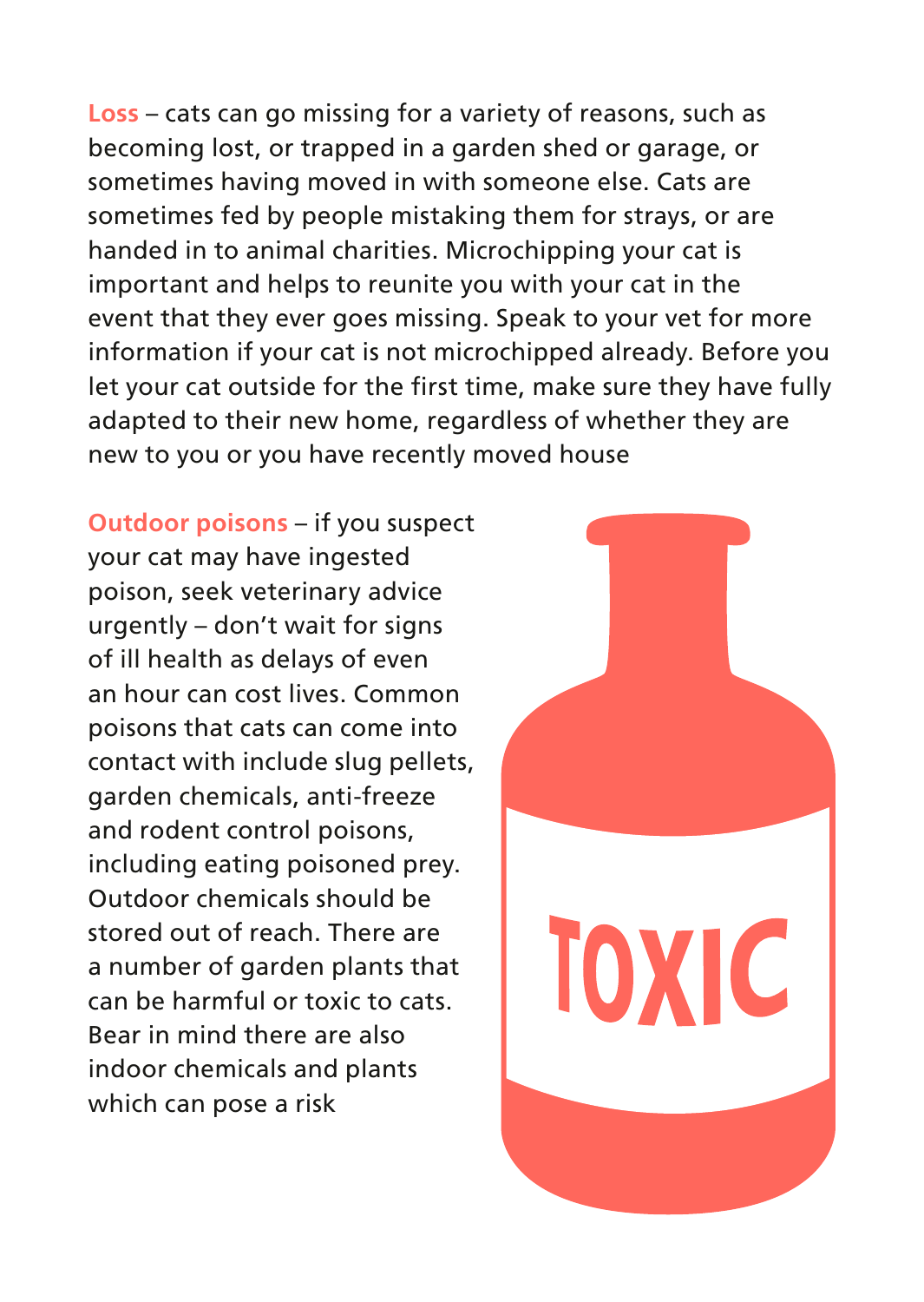#### **Minimising the risks for an outdoor cat**

Before worrying about the risks of letting your cat outdoors, remember there are many ways in which you can minimise them.

- **•** Keep your cat indoors at night to protect them from the hazards of the roads. A reflective or fluorescent quick release collar may help get them seen, particularly in the winter months when it gets dark earlier. However, collars themselves are not without risk, so ensure it fits properly on a regular basis. Two fingers should fit snugly between the collar and the cat's neck and it should have a quick release fitting to prevent your cat becoming ensnared or getting their leg trapped. Collars with tags also do not provide a permanent means of identification
- **•** Collar-fitted tracker devices are a popular idea to keep track of your cat, but the welfare implications must be considered – size, weight, and any risk of entrapment and/or impeding the quick release collar. Also consider how practical or useful they may be such as battery life, geographical range, how tracking data is sourced as well as the fact they are not permanent
- **•** Have your cat microchipped this is a permanent means of identification and will greatly increase your chance of being reunited with them should they go missing
- **•** Ensure that your cat is neutered to reduce roaming
- **•** Regularly treat your cat for fleas and worms and ensure they are up to date with their vaccinations. Speak to your vet for more information
- **•** If you are concerned about your cat going outside, you could consider enclosing your garden to provide a safe area for your cat to enjoy some fresh air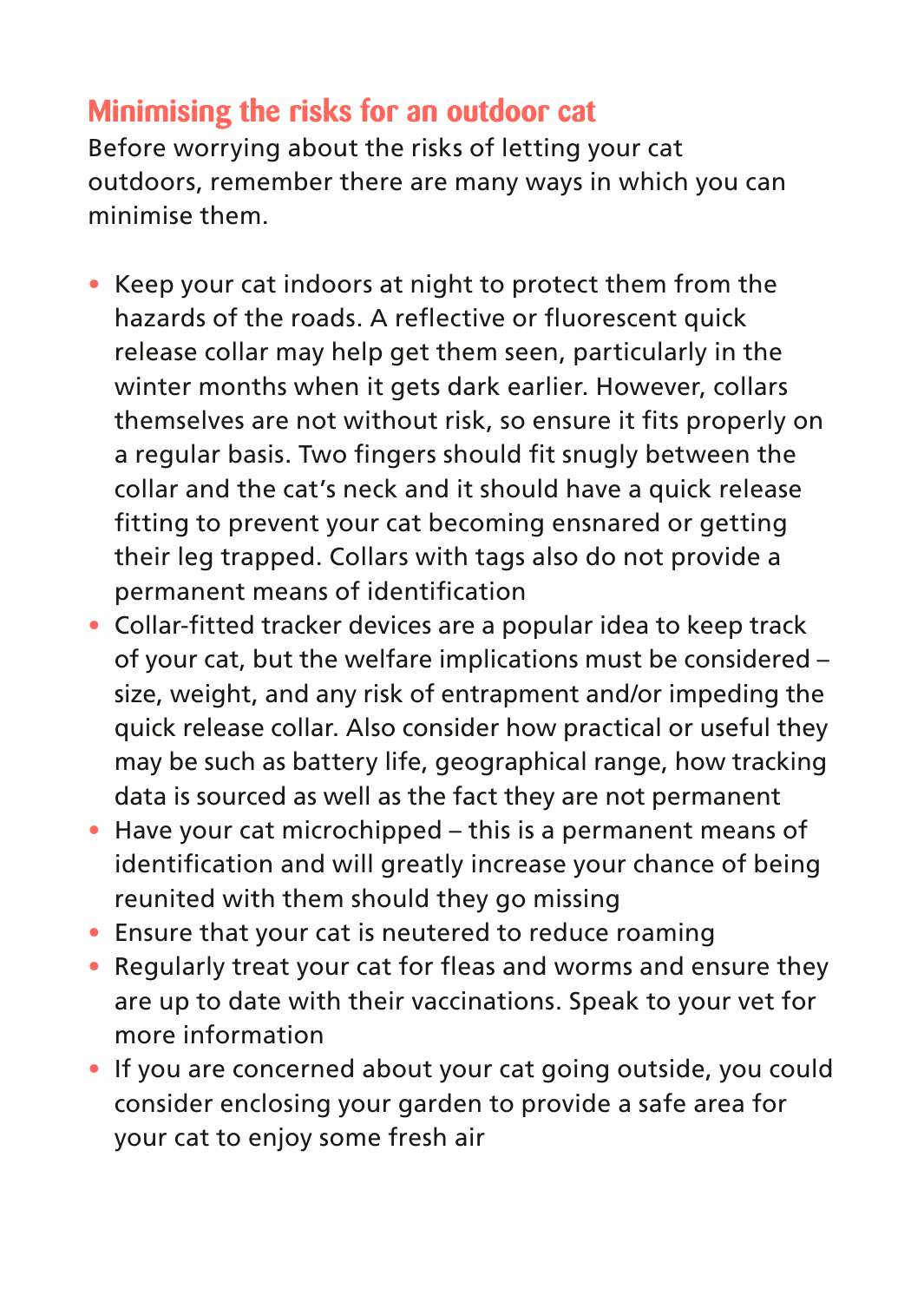#### **Cats and wildlife**

Cats' hunting behaviour varies between individuals – some cats are prolific hunters while others catch nothing at all. There is no evidence that cats are having an impact on the bird population, as they usually catch sick or weak birds. Here are some steps you can take to help minimise your cat preying on birds in the garden:

- **•** you can still feed birds by using a high bird table or feeder away from any platforms which a cat could use to pounce on them. Research indicates that feeding birds can actually reduce the number caught by cats, as the more birds that are present, the more chance there is of a cat being spotted and the birds calling a warning
- **•** placing an uncomfortable surface around the base will stop cats sitting underneath it
- **•** making the table stand slippery will prevent cats from climbing it – a metal post is a good option
- **•** position nest boxes where cats cannot reach them
- **•** if possible, keep your cat indoors during the early morning and evening when birds are at their most active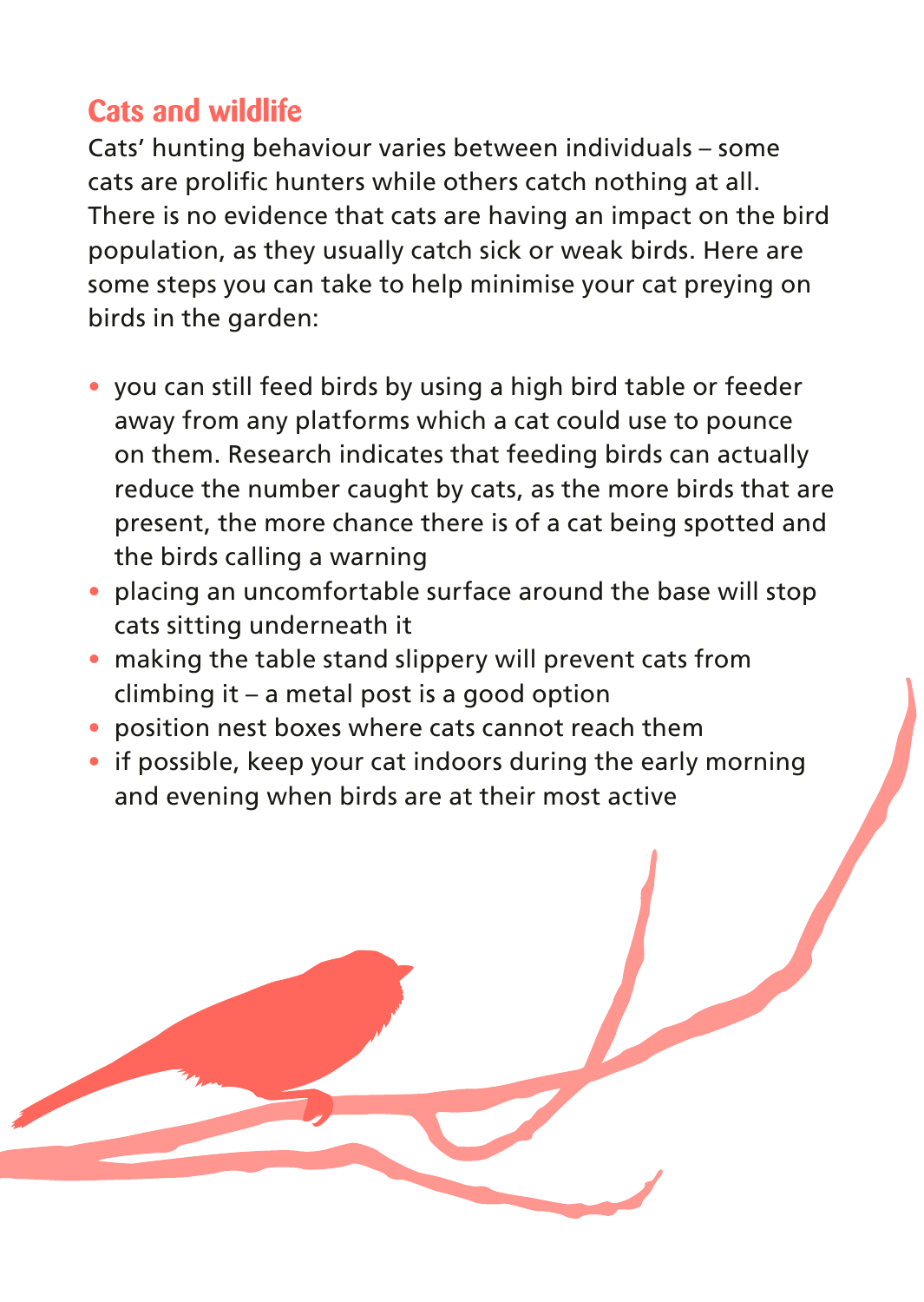#### **Allowing your cat to enjoy their outdoor environment**

It can be hard to keep your cat to the confines of your garden, but you'll want to encourage your cat to stay close to home to keep them safe. So, is there anything you can do? Providing a cat-friendly garden may help.

#### **Providing an inviting toilet area**

Cats like somewhere soft to bury their faeces and will be drawn to newly-dug soil, sand or gravel. To prevent them messing up your neighbour's flower beds, you could try the following:

- **•** provide them with a litter tray in the house and/or
- **•** provide them with their own toilet area in the garden, in a secluded, sheltered area of well-dug, fine soil. You could add some cat litter to encourage them to toilet there. Make sure it's dug over regularly so it remains hygienic and allowing the soiled material to decompose naturally. Ensure it is placed somewhere private where they feel safe

#### **Fencing**

Cats are great climbers and jump over most fences. However, a two-metre high, close boarded fence, together with a hedge parallel to the fence, will encourage your cat to remain within your garden. Angled trellis, netting, taut wire or string could be put on top of the fence as a further deterrent, but make sure your cat cannot become ensnared or injured.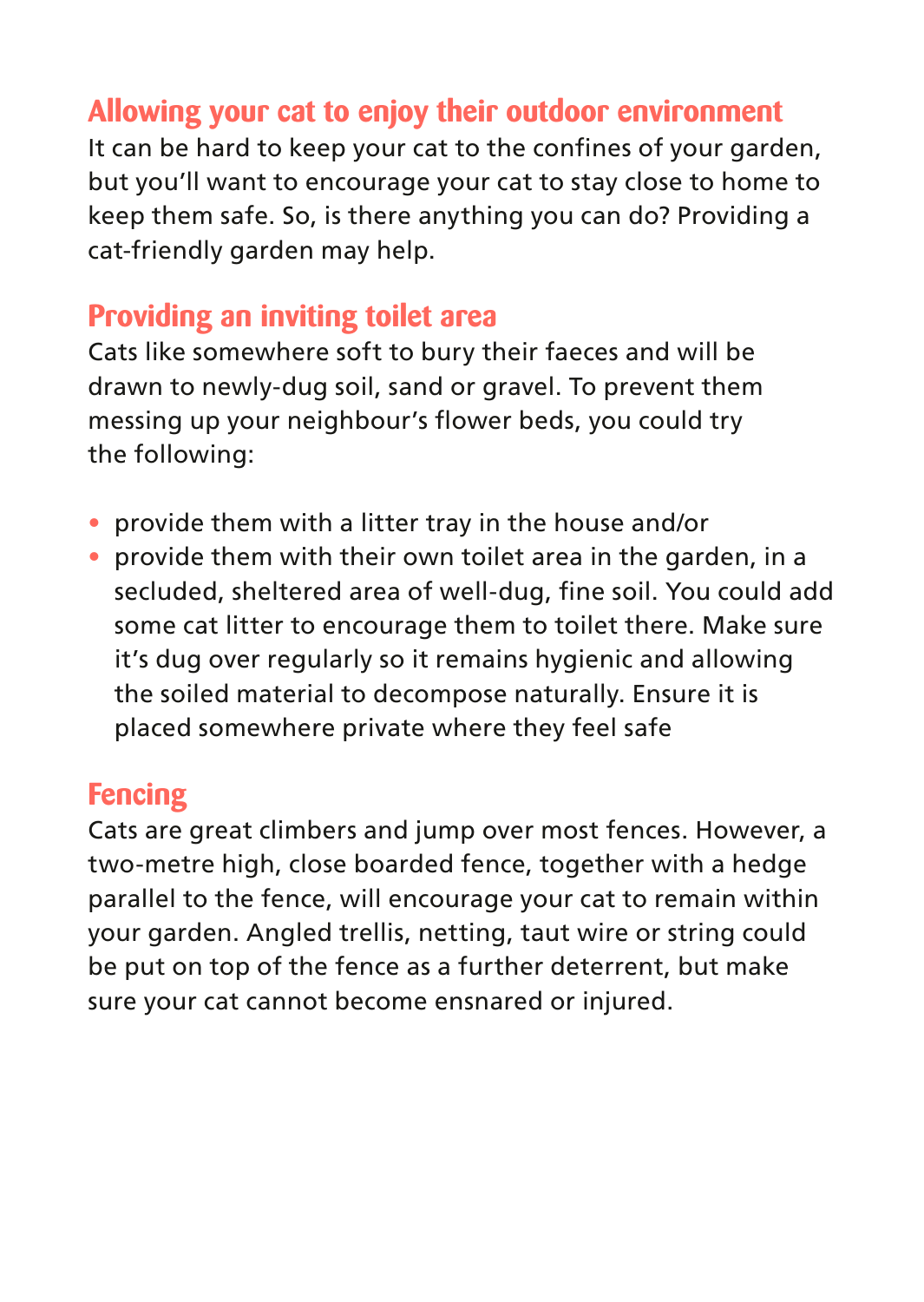#### **Planting**

You may want to consider dedicating a corner in your garden specifically for your cat away from your wildlife feeding or nesting areas. In this space you could plant all those 'catfriendly' plants such as catnip (*Nepeta cataria*), mint, cat thyme (*Teucrium marum*) and lavender. A patch of longer grass can provide a soft bed and cats may also nibble on it to help cough up hairballs. Plants – without thorns – can be placed to give your cat a shady spot to lie in during those hot and sunny days while logs provide excellent outdoor scratching posts. Many cats can feel threatened in exposed spaces, so ensure your cat has plenty of hiding and resting areas in the garden.

#### **Other cats**

If your cat is nervous about going outside, place some pot plants or other objects just outside the cat flap to provide hiding places they can use to survey the area. A magnetic or microchip cat flap can keep neighbour's cats out of your home.

For more information, see Cats Protection's *Essential Guide: Microchipping*.

To discourage other cats from entering the garden – try clapping your hands or using a gentle water pistol. Try to discourage other cats from coming into, or overlooking your garden – sheds and walls are favoured areas – as this can be very threatening for anxious cats.

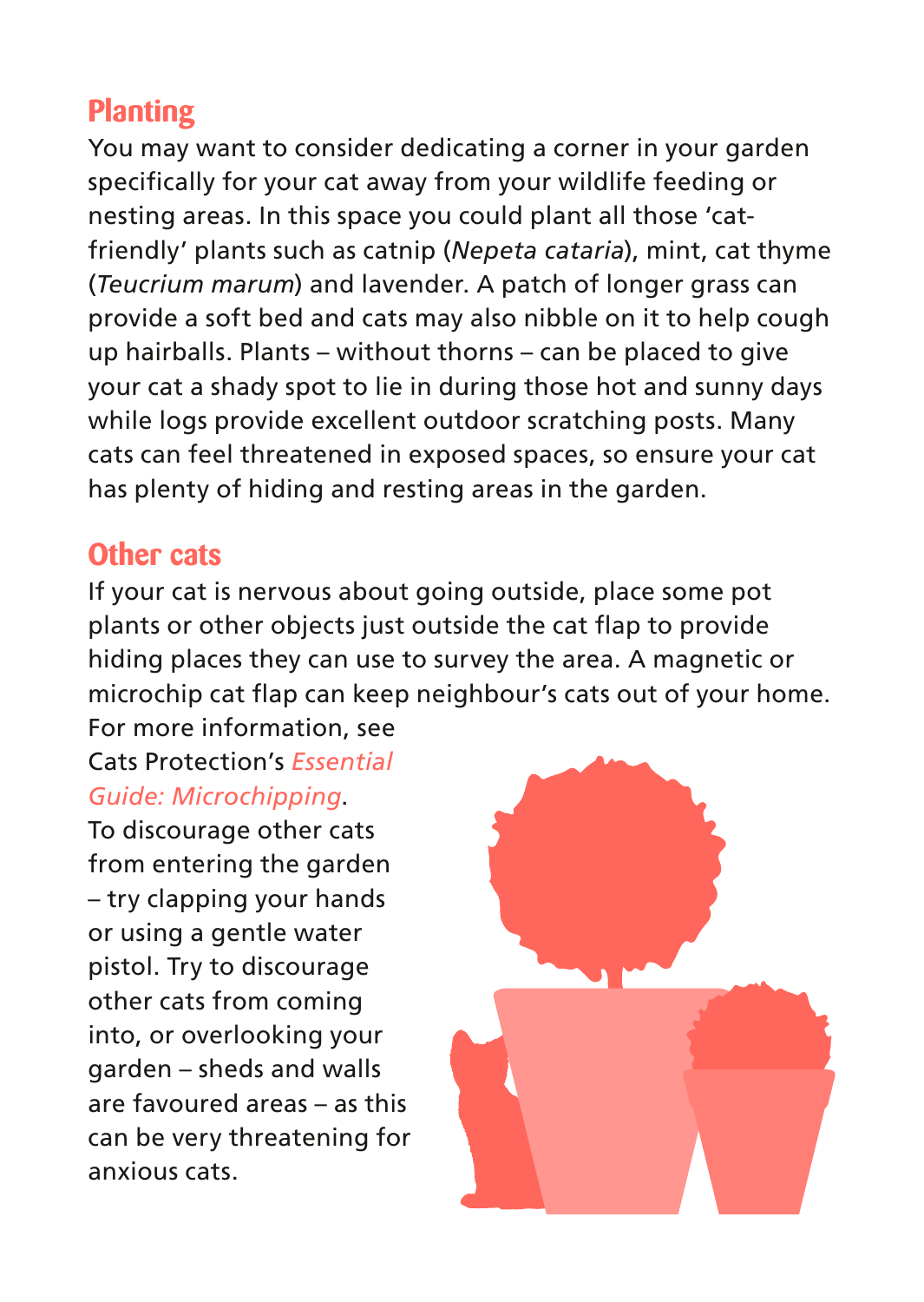## **Indoor life**

Ideally all cats would be allowed access to the outdoors to express their natural behaviour. However, cats can adapt to living indoors, particularly if they are used to it from a young age. Some cats need to be confined indoors due to medical conditions and others prefer an indoor life. If they become bored they may develop behaviour problems so there are a number of ways to keep your cat happy:

#### **Keep them occupied…**

Domestic cats that have free access to the outdoors will still often engage in hunting activity even if there is no access to prey – eg playing with fallen leaves, or grass blowing in the wind.

It is important to allow cats opportunities to exhibit hunting behaviour, as it keeps them mentally stimulated and releases feel-good hormones called endorphins. Indoor cats aren't able to play outside, so it is important to provide them with toys and activities to keep them occupied.

If you are out of the house all day, you *might* consider getting two cats. They may keep each other company and stop each other from becoming bored. However, while this set up can work well if the two cats have been brought up together, this is not a guarantee. Even some siblings may prefer not to remain together once they reach adulthood.

If you do introduce a new cat to your home, it is critical to do this slowly and carefully to avoid lifelong tension which may lead to behavioural issues and conflict. If the two cats do not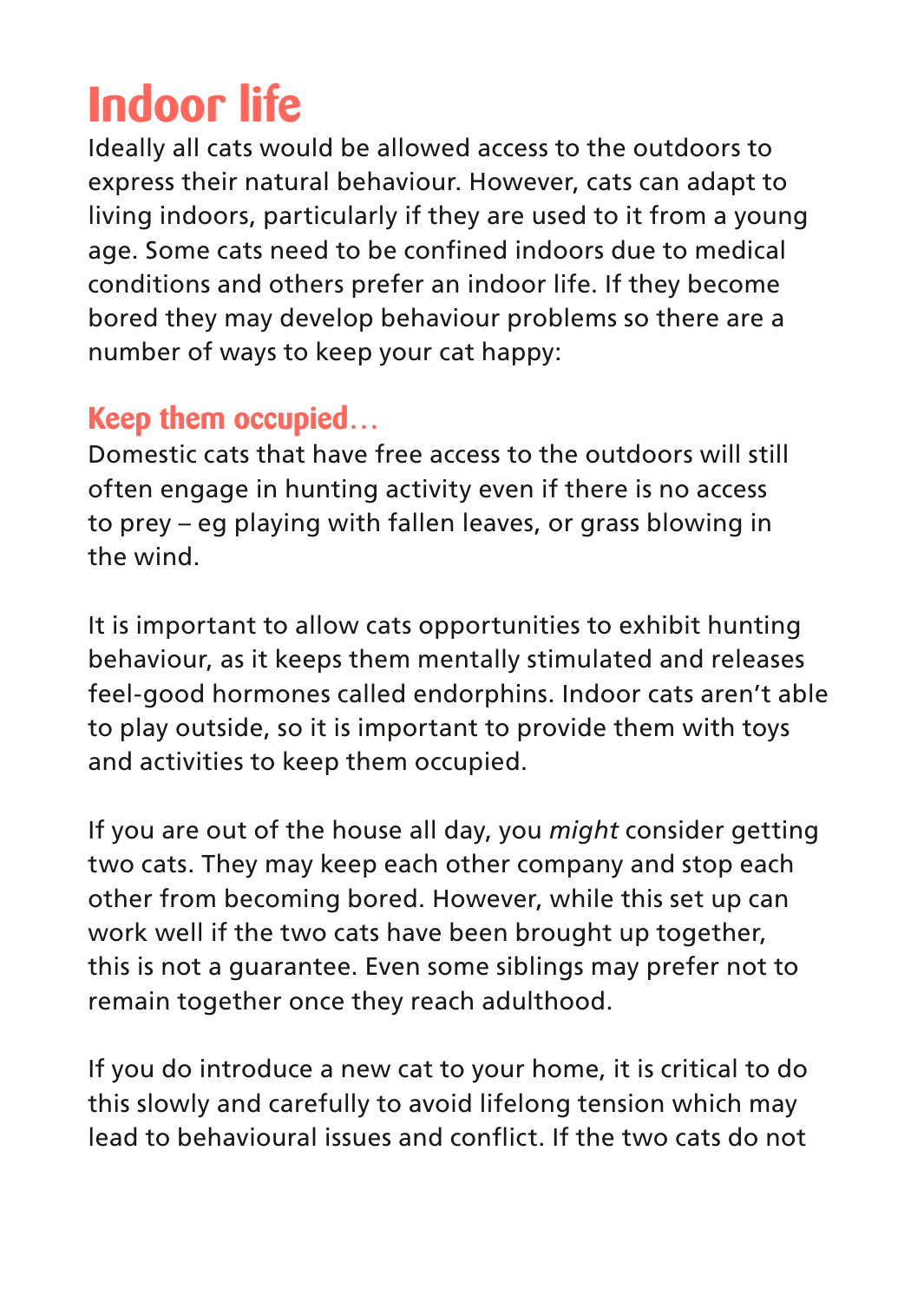get along, it can be even more stressful for them if they are confined indoors and can never escape each other. See Cats Protection's *Essential Guide: Cats living together*.

#### **Indoor benefits**

- **•** Your cat will be protected from loss or outdoor hazards, such as road accidents, physical attacks from other animals and outdoor poisons, if they are kept solely indoors
- **•** Your cat may be less likely to contract parasites or infectious disease through not having direct contact with other cats or the environment used by cats or other animals
- **•** Your cat won't hunt if kept solely indoors assuming your house is rodent-proof – however, opportunities to play and express hunting behaviour must still be given

#### **Indoor risks**

- **•** If they are not allowed outdoor access, your cat may suffer from frustration if they are unable to exhibit their natural behaviour. This may lead to various behavioural issues – depending on a number of factors, including the home environment, relationship and density of other cats in the home and the character of the cat. Examples of behavioural problems include scratching furniture, spraying, over grooming, aggression, house soiling and depression
- **•** While cats like some predictability about their environment, a static environment can be detrimental. Some indoor cats can develop fear of change, becoming sensitive to any differences within their small territory. These cats become more dependent on routine than the average cat
- **•** Your cat will be unable to hunt if kept solely indoors and will lose this mental stimulation. It may be more difficult for a cat to adjust to life indoors if they were once a prolific hunter or enjoyed the great outdoors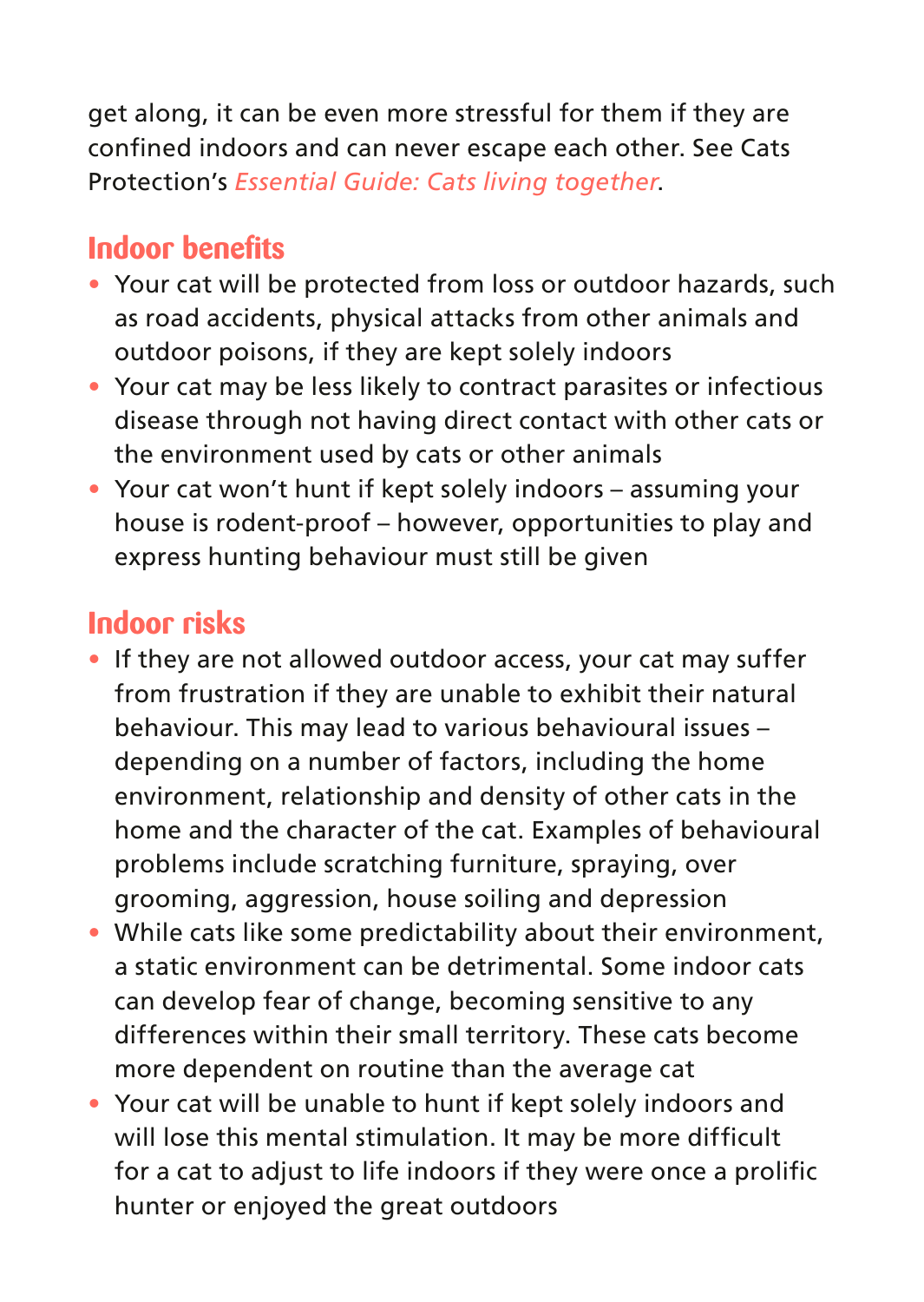- **•** If they don't have outside access, your cat may not be able to escape from disruption such as building works, visitors or other pets in the household. While cats in multi-cat households with outdoor access can get some personal space, indoor-only cats may be stressed from living together in a restricted territory. See Cats Protection's *Essential Guide: Cats living together* for further information
- **•** Cats confined indoors are not necessarily free from the risk of stress caused by other cats in the neighbourhood. A cat that can see another feline through a window can still be stressed by the presence of the cat within its territory and develop behavioural issues
- **•** Other hazards to be aware of:
	- **indoor hazards**  It's important to remember to keep cupboards, washing machines and tumble driers closed. Toilet lids should be kept down to avoid any risk of drowning. Balconies and windows should be safely fenced over with strong wire mesh or screens, making sure there are no gaps that your cat could fall through
	- **houseplants**  some plants and flowers particularly lilies – can be toxic to cats. It's probably best to ensure you don't have plants that are dangerous to cats in your home, or certainly not within your cats' reach
	- **household products**  cats are very susceptible to poisoning. A number of everyday household items can pose a danger to cats and should be kept safely away – for further information see Cats Protection's *Essential Guide – Keeping your cat safe*

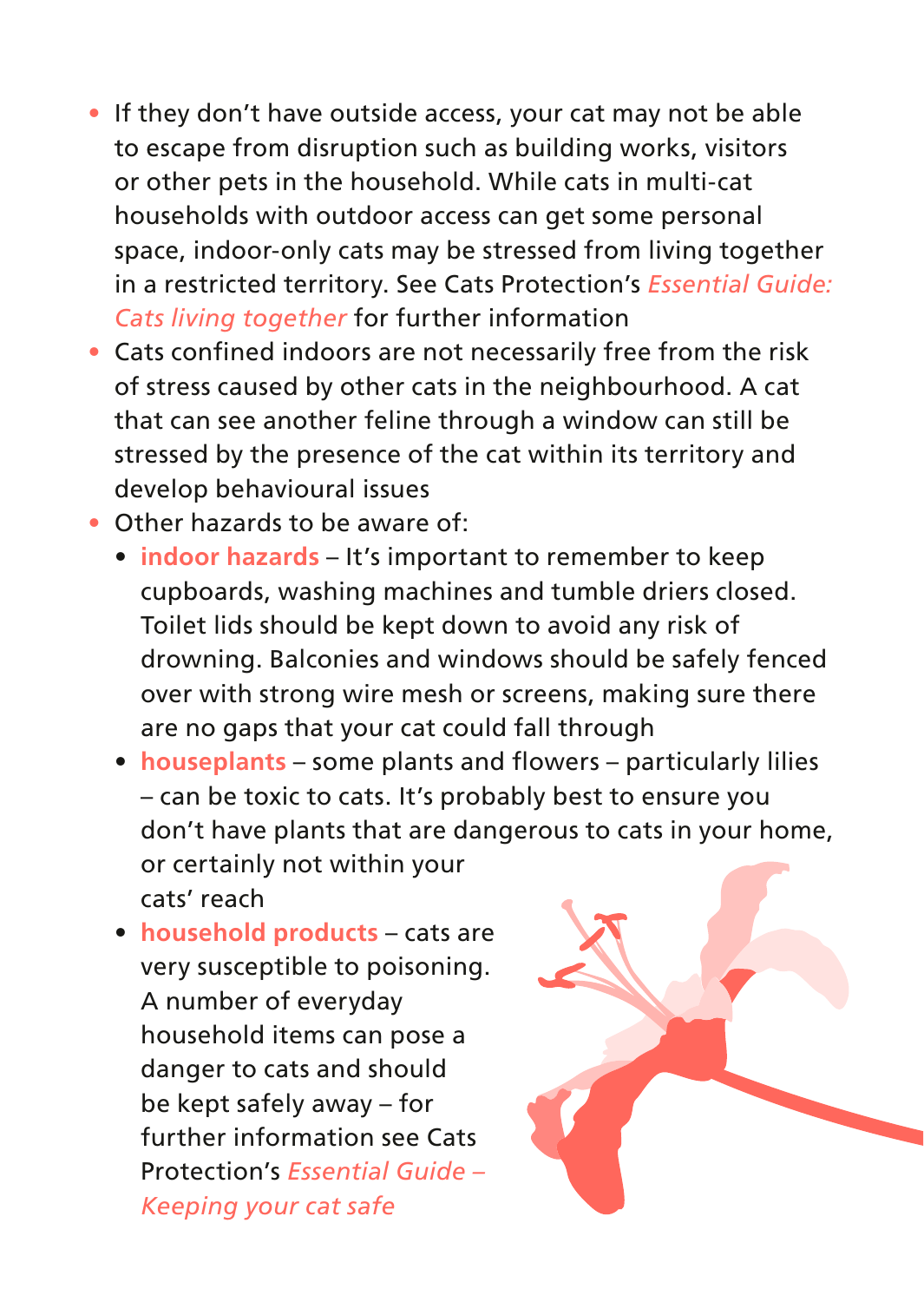- **•** inactivity and obesity indoor cats need to be provided with opportunities to exercise to avoid them getting fat or inactive which can lead to other health issues
- **•** over-dependence a solitary indoor cat will rely on its owner to provide stimulation, companionship and exercise and can become over-dependent
- **•** escape keeping windows and doors shut to prevent an indoor cat escaping can be difficult in busy households. If the cat does get out, they'll be highly stressed and disorientated as they'll have no experience of the outdoor environment. It is recommended that you microchip your cat, even if they live indoors to increase the chance of them being reunited with you if they go missing

#### **Enhancing and maximising the indoor environment for all cats**

Cats should be provided with a stimulating and safe indoor environment, whether they go outside or not. If your cat is solely kept indoors, then this is particularly essential. If you have more than one cat, offer enough resources in different locations where your cats can eat, drink, toilet, rest and hide. See Cats Protection's *Essential Guide: Cats living together* for further guidance.

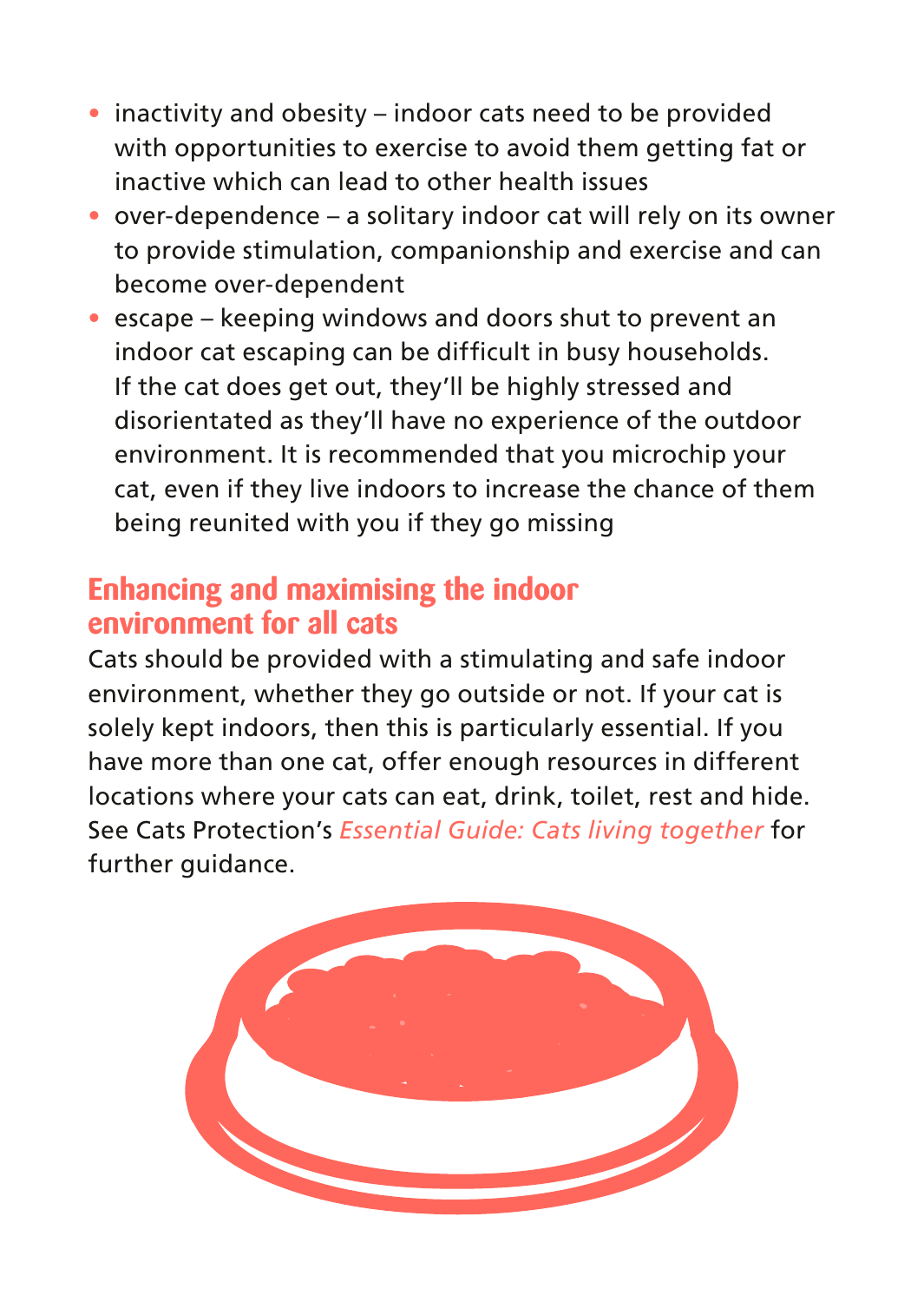#### **Feeding and drinking**

Cats like to eat and drink away from their litter tray, as understandably, it's more hygienic. However, many people don't realise that cats also like to have each of their food and water bowls in separate places too. This stems back to the cat's evolutionary past, when they would eat in a different area to avoid contaminating their drinking source with the remains of their prey.

Avoid putting food and water bowls next to each other. Eating and drinking can be vulnerable activities for a cat – so try placing bowls slightly away from the wall, so that a cat can sit with their back to the wall and view their surroundings. Cats are all individuals and therefore have difference preferences for types of bowls, for example plastic, ceramic or metal bowls.

**Cats in the wild spend a lot of their time on short, frequent hunting expeditions. In comparison, domestic cats are given food bowls, so it doesn't take long for them to eat their daily ration or allow them to make use of their great senses. Try using feeding puzzle balls to give part, or all, of your cat's daily ration. It is best to let cats get used to this gradually, to ensure they have enough to eat and don't become frustrated.**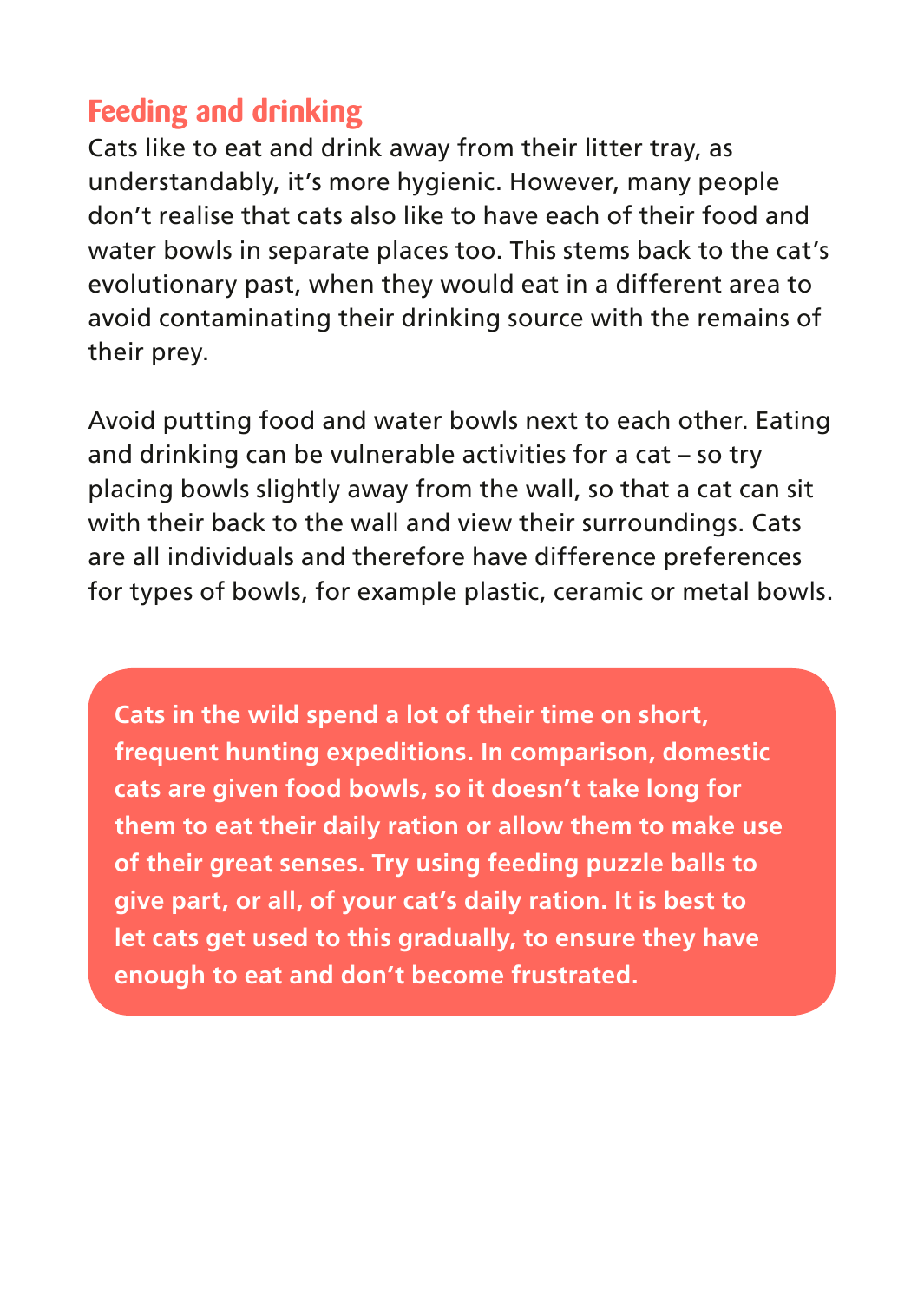#### **Play and exercise**

Keep your cat amused with toys, climbing towers or activity centres. These can be bought or made – a cardboard box with holes cut into it or a ball of tin foil can be perfectly adequate. Play is more fun if you get involved too – you can use fishing rod toys with feathers on a string to mimic their prey! Opportunities to exhibit hunting behaviour are often triggered by toys which move and attract the cat's attention. Older cats will love playing three or four times a day, but the type of play may need to be adapted to suit their needs and level of mobility. For more information see Cats Protection's *Essential Guide: Elderly cats*.

Younger cats will be happy to play 10 times a day or more. Very short games of one to two minutes are fine – cats use their energy in short bursts when hunting, so try to mimic this. Create interest at meal times by hiding biscuits around the house for your cat to find. Make a pyramid out of cardboard toilet roll tubes and hide food in the tubes, or use a puzzle ball. Swap toys around regularly to keep them interesting.

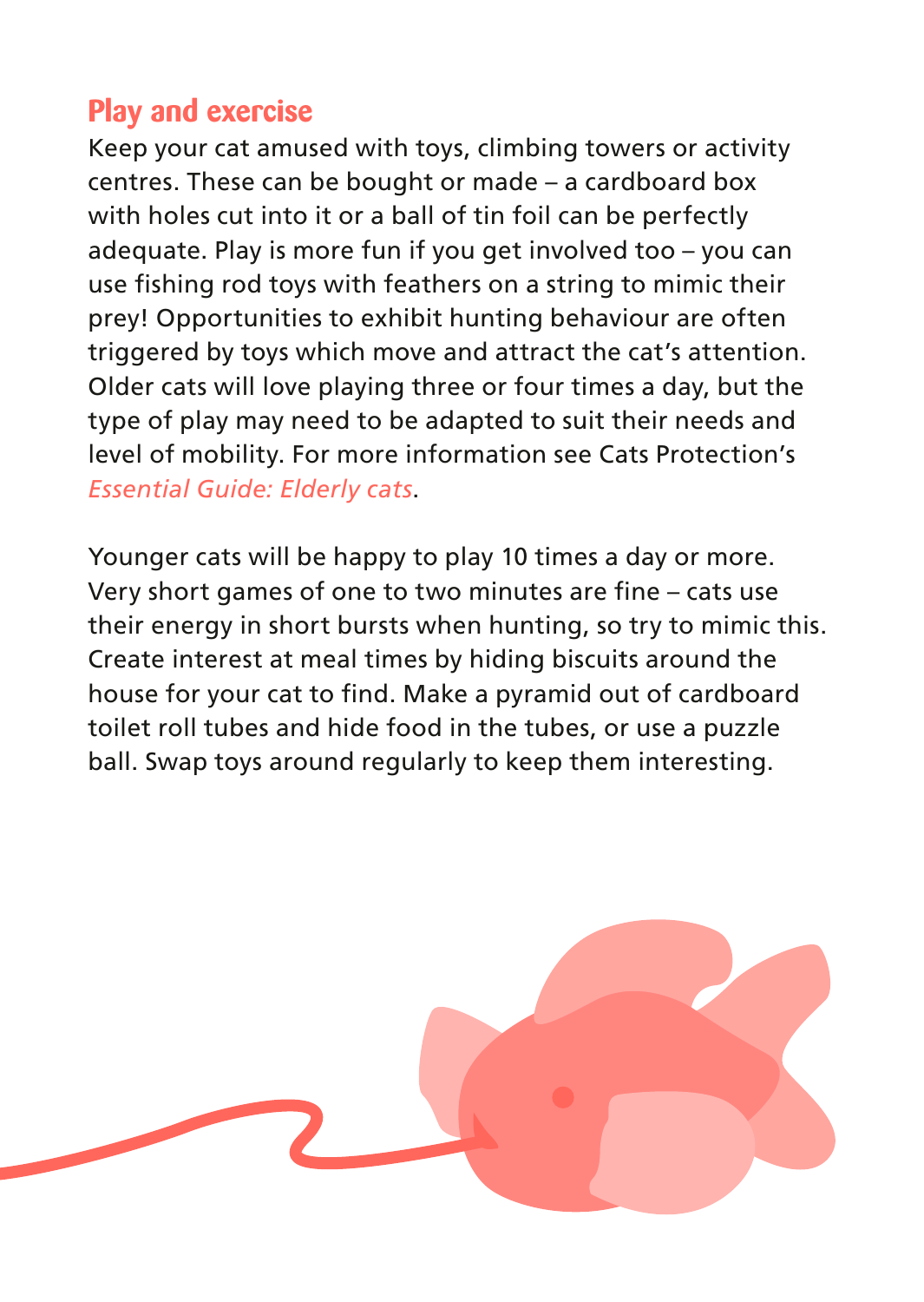#### **Somewhere to hide**

It is important to always provide your cat with an easily accessible place to hide which will help to make them feel safe and secure. A hiding place can be something as simple as a cardboard box on its side, or upside down with large holes for access. Alternatively, you could purchase an igloo style cat bed, or offer space under the bed or in a wardrobe with the door left ajar. The cat shouldn't be disturbed while they are hiding.

#### **Somewhere to get up high**

Cats feel safer if they can view their surroundings from a height and this also increases their territory by providing extra vertical space that they can use. This is a common coping mechanism for cats that feel anxious or fearful. You could place a cosy blanket on top of a wardrobe and provide access by placing a stool or similar item next to it. Cats also love to sit on window sills and shelves. Extra consideration should be given to elderly cats. For more information see Cats Protection's *Essential Guide: Elderly cats*.

#### **Sleeping**

On average, cats spend about 16 hours a day sleeping. Cats generally rest or sleep intermittently throughout the day and will prefer a warm, comfortable and safe place. There is a large range of cat beds available, including igloo beds, or hammocks for the radiator. A simple cardboard box with a blanket inside will also do the trick.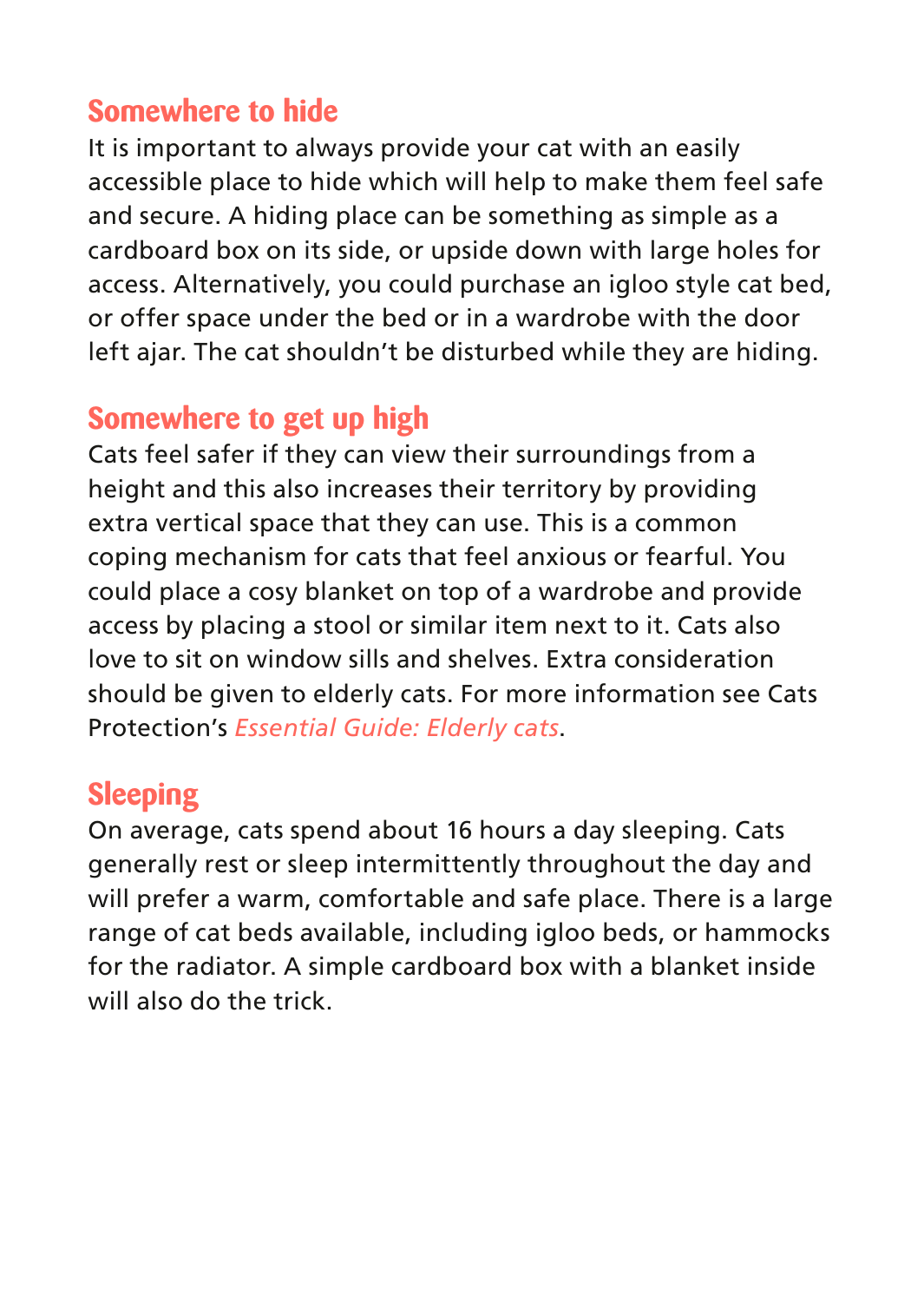#### **Scratching and climbing**

A scratching post will provide exercise, claw maintenance and a focal point for your cat to express this natural behaviour – it will help protect your furniture too. Cats like to stretch and scratch after they wake up, so try placing the scratching post near where they sleep. A good scratching post has the following features:

- **•** a strong sturdy base so the cat can lean against the post without it wobbling
- **•** tall enough that the cat can stretch fully
- **•** a vertical thread that allows the cat to scratch downwards

#### **Eating grass**

A type of grass that cats particularly like is Cocksfoot – it has long broad leaves so it is easy for them to bite. It is believed that eating grass helps cats to cough up hairballs. If your cat can't go outside, Cocksfoot grass can be grown indoors. Seeds are readily available from garden centres and pet shops. If no grass is provided, your cat may try to eat other household plants which can pose a risk.

#### **Toileting**

It is a good idea to have one litter tray per cat, plus one extra – especially if your cats are kept indoors. Place the litter trays in different quiet areas of the house, away from the food and water bowls. Cats don't like using dirty or soiled trays so make sure the litter tray is cleaned at least once a day. This helps to prevent accidents as well as being more hygienic. Cats generally prefer at least 3cm depth of litter and a litter of a sandy texture. Make any changes to the tray, the litter or its location very slowly to avoid accidents.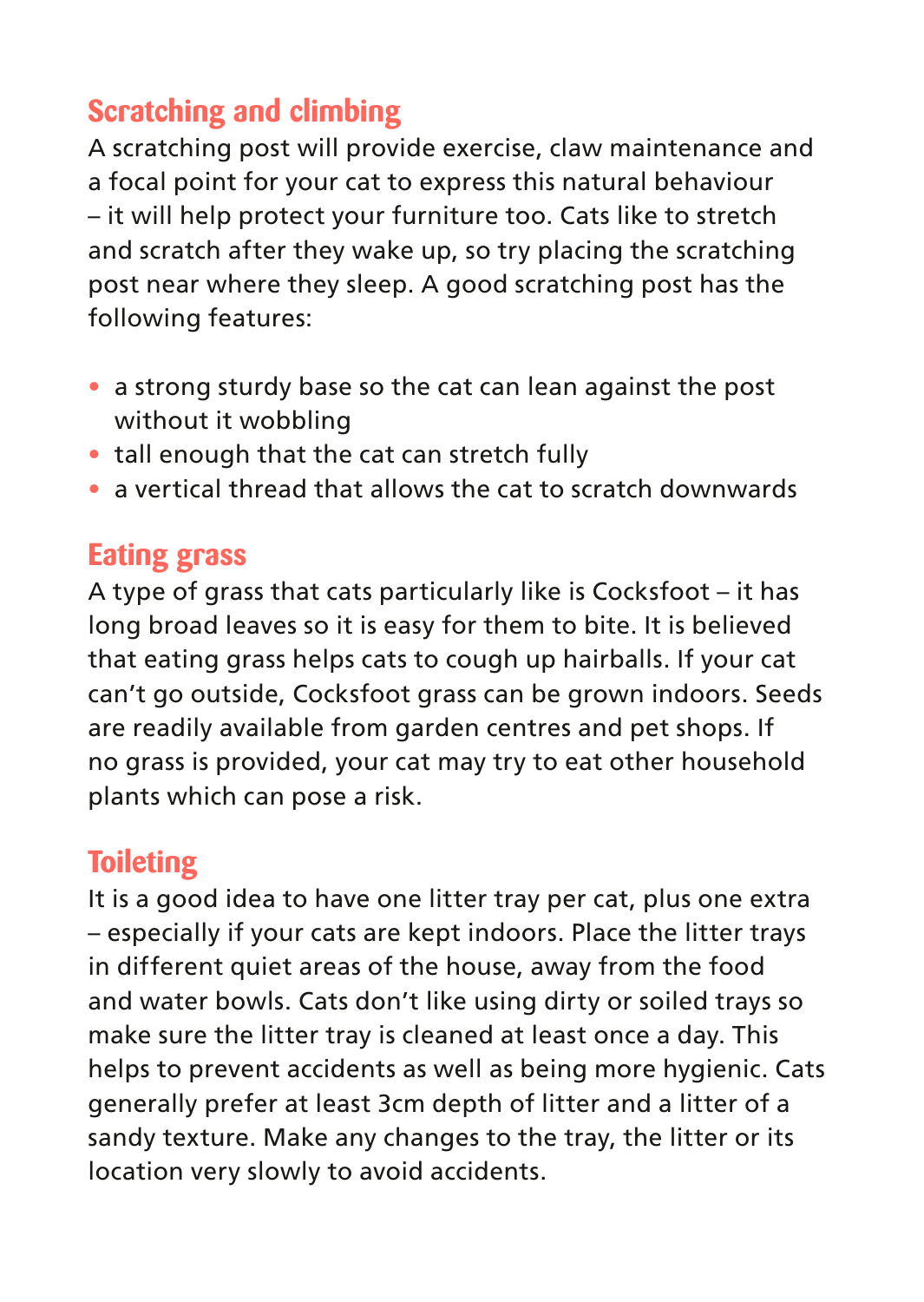### **Indoors or outdoor access?**

Overall, the decision on whether to keep the cat inside or allow access outdoors should be assessed on the cat's personality, health, previous experience, the home and local outside environment and owner's preferences. Cats kept solely indoors should be provided with ways to exhibit their natural behaviour to ensure their welfare, reduce dependency on owners and avoid undesirable behavioural issues.

For more information, see Cats Protection's *Essential Guides: Caring for your cat*, *Understanding your cat's behaviour* and *Keeping your cat safe*





#### **Learn more about your cat online! Take a look at our free interactive tool to help you understand cats' origins and their behaviour within our**

**homes. http://learnonline.cats.org.uk/content/ufo**